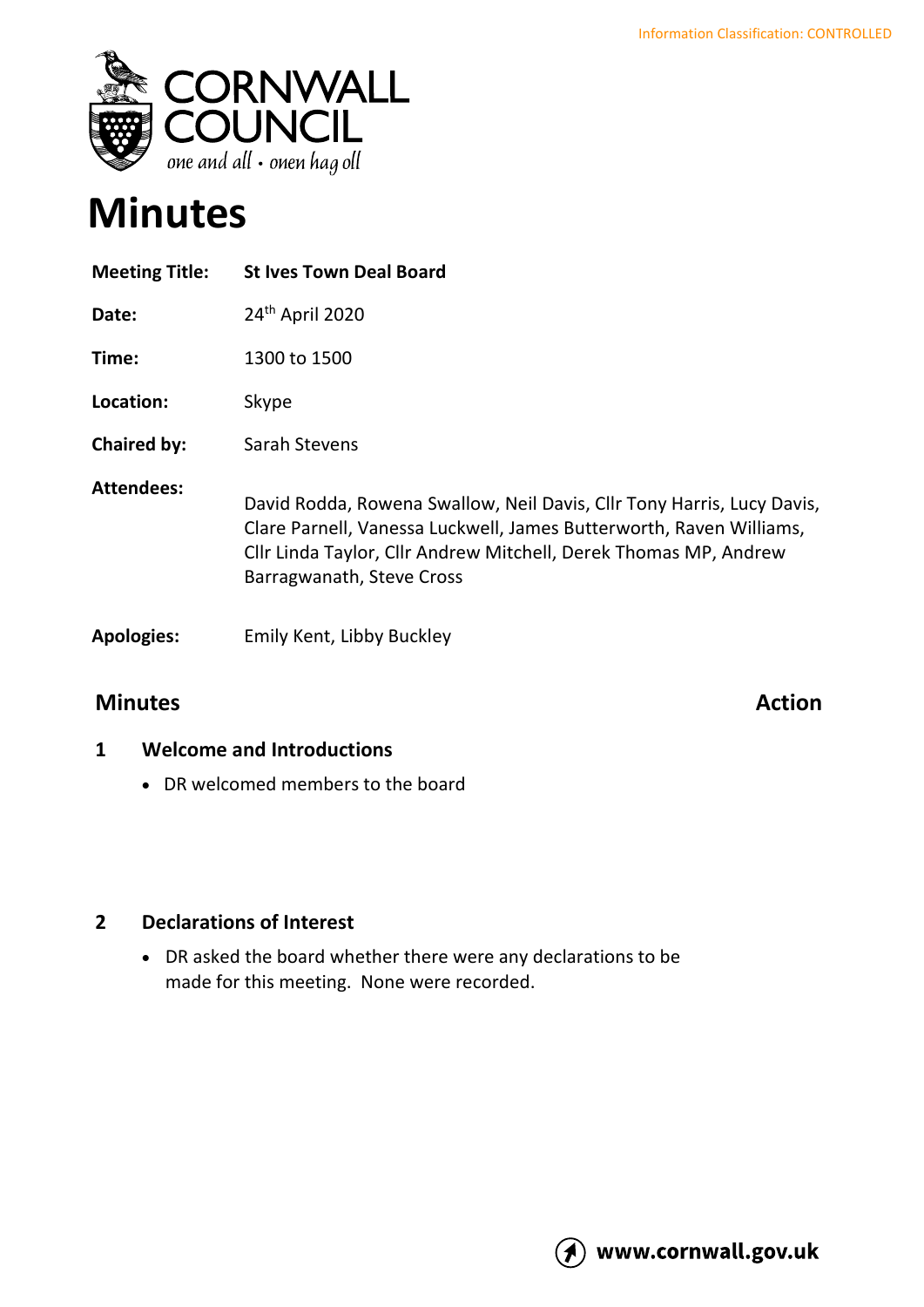## **Minutes Action**

#### **3 Results of the Chair and Vice Chair election**

- DR informed the board of the result of the election. Sarah Stevens was therefore elected as chair and Steve Cross was elected as vice chair.
- SS thanked the board for their support and took over as the chair of the meeting from this point.

#### **4 Minutes of last meeting**

• Agreed as a true and correct record and there were no matters arising

#### **5 Code of Conduct**

- The revised document was agreed by the board
- DR reminded board members of the need to sign the declaration of interest page and complete a register of interest. As some board members have already signed it he agreed to contact those that who have still return the documents

**DR**

#### **6 Terms of reference**

• The revised document was agreed by the board. Clarification was sought on the point relating to verbal reports with DR summarising the point that verbal reports should be the exception rather than the rule.

#### **7 Update on the Town Deal Lead for St Ives**

• DR informed the board that the process of appointing the lead for St Ives is complete and Lucy Davis will start in post on the 27<sup>th</sup> of April. She is joining the meeting today as an observer

#### **8 Update on the Towns Fund**

- DR informed the board that:
	- o further detailed guidance has yet to be issued by MHCLG but it has been confirmed that the Towns Fund is not going to be repurposed as immediate Covid 19 support funding.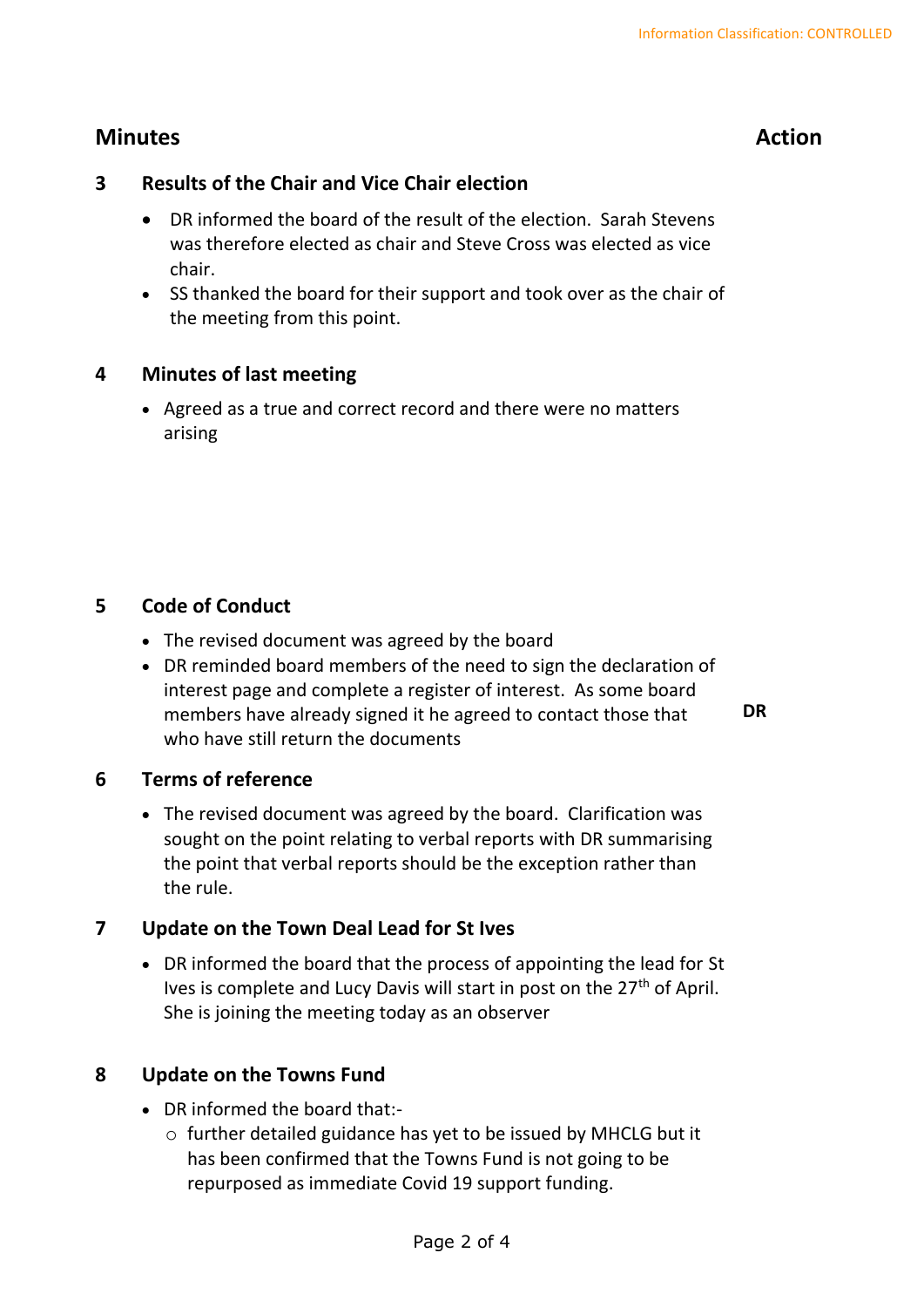#### **Minutes Action**

- $\circ$  it is likely that the Covid 19 outbreak will inform how the Towns Fund can be used as part of the medium term recovery phase of Government support and is therefore still an agreed policy priority.
- o timescales are likely to slip as many staff in MHCLG have been moved across to immediate Covid 19 duties. The advice is to carry on working to the agreed timescales and submit the TIP when ready
- o DT agreed that he we seek clarity from the Secretary of State on when the guidance will be issued
	- **DT**
- o AM wanted DT to advise government that the context for the Towns Fund has changed significantly since it was launched and that there is likely to be massive business failure in the town if the impact is continued into the summer months.
- It was agreed by the board that it was vital to use any communications to help ensure transparency about the work of the board and that the purpose of the Towns Fund is to help revitalise the economy in St Ives over the medium to long term

#### **9 2020 Workplan**

- DR outlined the suggested workplan for 2020 with further detail to be brought back to the board at the next meeting once Lucy is in post
- It was suggested that when developing the workplan that it was vital to take into account ways of capturing the immediate impact of Covid 19
- It was suggested that the creation of sub groups would help to undertake some of the detailed work. RS suggested that it was vital to work with existing groups where relevant/possible. LD/DR/SS were tasked to consider how best to proceed with the workplan and propose suggested sub groups e.g. a comms group, a projects group and a group to consider the vision for the town.

#### **LD/DR/SS**

#### **11 Communication Plan and Budget**

• DR outlined the need for the board to publicise its membership, coverage area and details of how it intends to undertake the process of developing the Town Investment Plan for St Ives. It was agreed that LD should develop a press now that the chair and vice chair have been identified.

**LD**